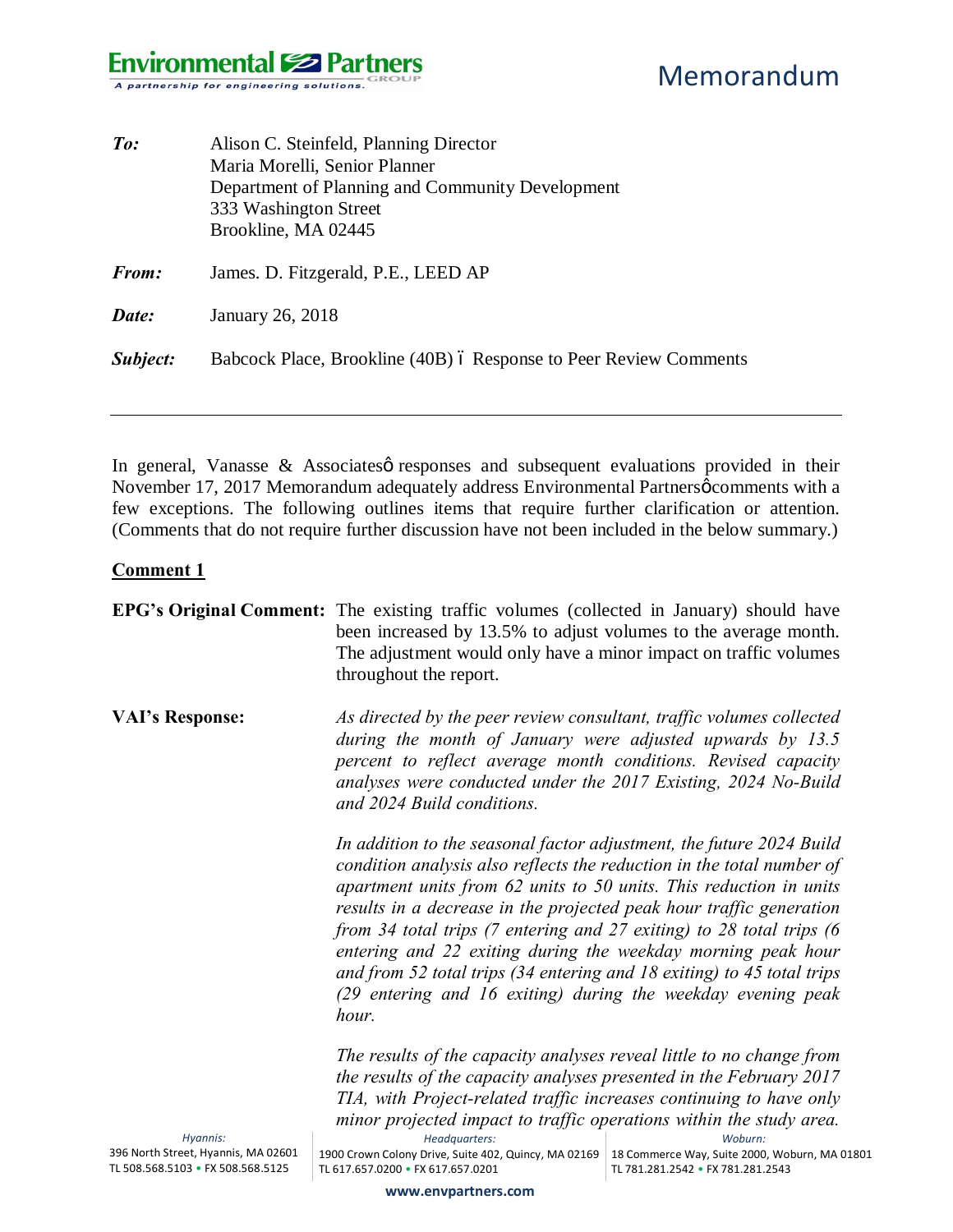| January 26, 2018 | Page 2 |
|------------------|--------|

*Updated traffic volume networks and capacity analysis worksheets are provided as an attachment to the memorandum.*

**EPG's Response:** The revised trip generation calculations used to establish Existing, No-Build, and Build volumes appear to be reasonable. The minor changes continue to show that the site will have only a negligible impact on adjacent intersections. (The largest increase in delay can be found along the westbound Freeman Street approach to Babcock Street that will experience an increase in delay of 6.9 seconds during the morning peak hour only, just enough to degrade LOS along the approach from D to E. The other locations will operate with smaller increases in delay.)

### **Comment 2**

- **EPG's Original Comment:** Additional traffic volumes were also included in establishing the 2024 No-Build traffic volumes to reflect individual substantial developments anticipated in the area. Developments taken into consideration include: 420 Harvard Street (42 apartments); 384 Harvard Street (62 apartments); 455 Harvard Street (17 apartments and 1,735 sf of retail); 21 Crowninshield Road (8 apartments); 1299 Beacon Street (74 apartments); and 8-10 Waldo Street (320 apartments). The methodology used appears to be appropriate, however backup data was not provided for the above projects to verify the volumes. Also, the proposed apartment development at 420 Harvard Street should include the proposed retail space component.
- **VAI's Response:** *The additional traffic volumes expected to be generated by the above referenced background development projects were obtained from the traffic impact assessments prepared for each of these projects or ITE trip generation data in instances where traffic assessments were not required by the Town of Brookline. As requested by the peer review consultant, background development traffic volume networks were developed for these projects and are included as an attachment to this memorandum.*
- **EPG**'s Response: VAI<sub>O</sub>'s VAI<sub>O</sub>'s VAI<sub>O</sub>'s approximate trip generation of six anticipated nearby developments used to establish future No-Build volumes appears to be reasonable. Volumes are conservatively high as they were not reduced to account for alternative modes of transportation such as walking, bicycling and transit commuters.

#### **Comment 3**

**EPG's Original Comment:** Minimum SSD requirements are met at the site drive approach provided the cluster of trees along the northern side of the parcel



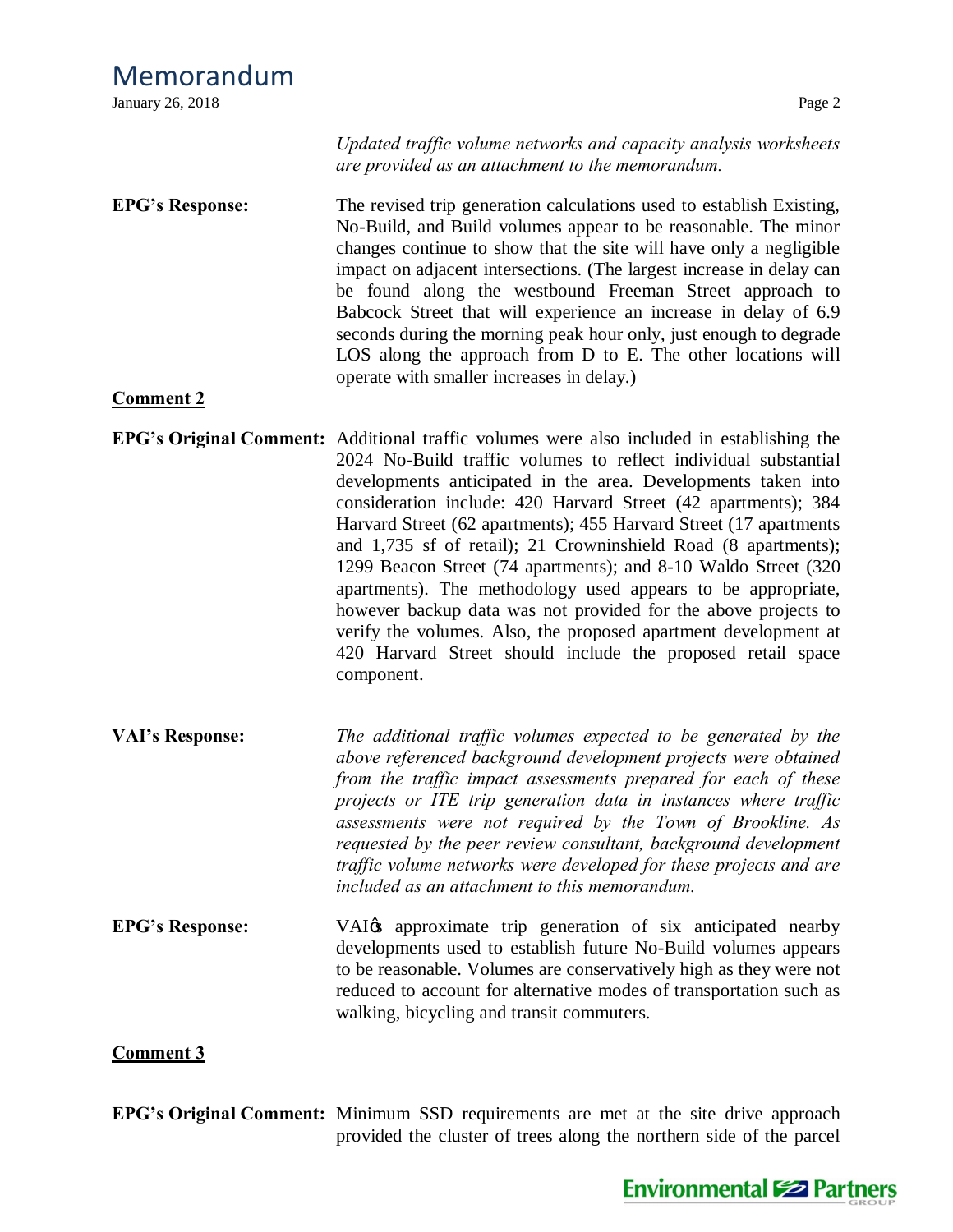(behind the sidewalk) is removed and additional obstructions are not installed.

- **VAI's Response:** *The proposed site access driveways location has shifted further south on Babcock Street as part of the site plan revisions for the project. VAI has review available sight lines at the new driveway location, which reveals that greater than 200 feet of available sight distance is provided in both directions, exceeding AASHTO sight distance requirements.*
- **EPG's Response:** Minimum SSD requirements are met at the relocated site drive approach provided the cluster of trees along the northern side of the parcel (behind the sidewalk) is removed and additional obstructions are not installed.

## **Comment 4**

- **EPG's Original Comment:** It appears that the development of the project site will impact existing parking spaces along the southern side of the parcel that face and protrude onto the adjacent property. Clarification of parking space usage is requested in order to determine if there are any potential parking impacts to the abutter that could in turn have an impact to on-street or town parking demand.
- **VAI's Response:** *As part of the site redevelopment, existing perpendicular parking spaces located on the southern edge of the site will be eliminated. It is expected that residents that currently utilize these spaces will instead use either public on-street parking or private lots postdevelopment.*
- **EPG's Response:** It has been noted that the proposed development will eliminate several parking spaces used by the parcel to the south; therefore residents in the adjacent parcel will be forced to pursue other parking options.

### **Comment 5**

- **EPG's Original Comment:** The TIA proposes a driveway opening of at least 24 feet which would conform to the zoning requirements of a minimum 20 foot width for two-way access. Verification of the wide (on the site plan) is requested.
- **VAI's Response:** *The revised site plan provides a 20 foot wide driveway which conforms to the Town of Brookline zoning requirements. Vehicle turning templates are provided as an attachment to this documents which depicts travel paths for both entering and exiting traffic.*

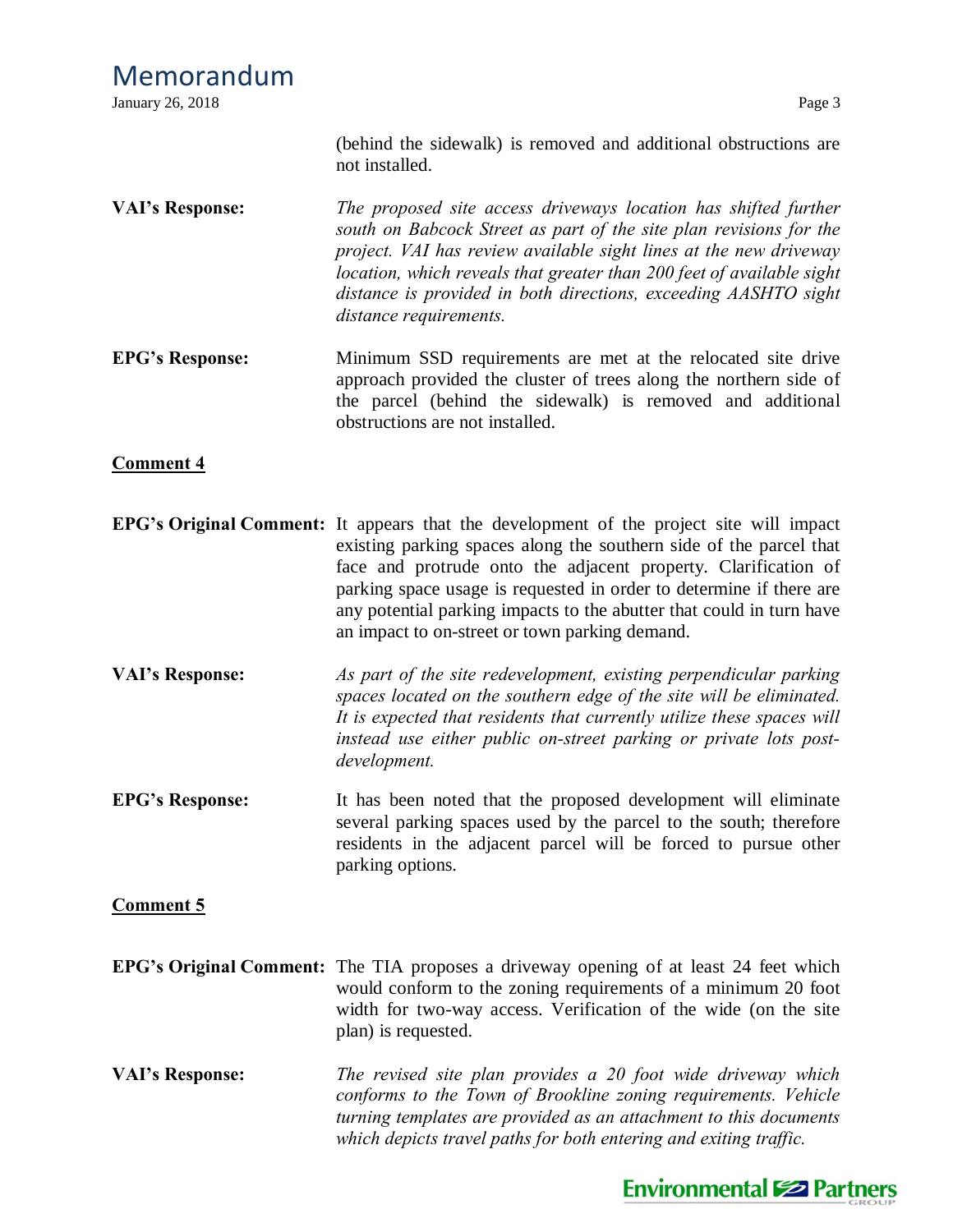January 26, 2018 Page 4

| <b>EPG's Response:</b>         | Despite our request for stamped engineered plans with dimensions,<br>revised site plans have not been provided to reflect the latest<br>design iteration that has changed since vehicle templates were last<br>provided in November. Regardless, based on VAI $\alpha$ response, it is<br>assumed that a 20 foot driveway with a 20 foot garage door<br>opening will be provided and labeled on plan; verification is<br>required.                                                                                                                                                                                                                                                                        |
|--------------------------------|-----------------------------------------------------------------------------------------------------------------------------------------------------------------------------------------------------------------------------------------------------------------------------------------------------------------------------------------------------------------------------------------------------------------------------------------------------------------------------------------------------------------------------------------------------------------------------------------------------------------------------------------------------------------------------------------------------------|
|                                | Although a driveway width of 20 feet meets the Town ps minimum<br>requirement, considerations should be made for the sharp zig-zag<br>configuration for vehicles entering or exiting the garage. As a<br>result, vehicles cannot enter and exit simultaneously. During such<br>an occurrence, vehicles will have to wait for opposing vehicles to<br>clear. Given limited visibility around the corners of the garage<br>door opening and the turning templates provided by the Applicant<br>in November (showing an entering vehicle requiring the full<br>driveway width), it is likely that there will be occurrences when<br>one vehicle may have to back up to allow an opposing vehicle to<br>pass. |
|                                | Although it is preferred that two-way circulation be provided, if<br>not feasible, it may be considered a condition of an urban<br>environment given the low volume and slow speeds. However<br>consideration should be made to make the maneuver easier. It is<br>requested that AutoTurn templates be provided on the latest design<br>plan. It is recommended that warning devices be considered at the<br>garage door opening to notify vehicles if a vehicle is approaching<br>in the opposing direction.                                                                                                                                                                                            |
| <b>EPG's Updated Response:</b> | Revised plans (dated January 18, 2018) were provided showing an<br>altered driveway design with entering and exiting vehicle<br>templates. A 21 foot driveway width is provided on the updated<br>plans and the previously proposed series of 90 degree bends in<br>driveway alignment has been altered to provide less severe angle<br>points, improving circulation and sight lines. The change resulted<br>in a loss of parking (to be addressed by Walker Parking<br>Consultants).                                                                                                                                                                                                                    |
| <b>Comment 7</b>               |                                                                                                                                                                                                                                                                                                                                                                                                                                                                                                                                                                                                                                                                                                           |
|                                | <b>EPG's Original Comment:</b> Driveway apron details have not been provided. It is recommended<br>that the sidewalk elevation be maintained to prevent inconvenience<br>to pedestrians.                                                                                                                                                                                                                                                                                                                                                                                                                                                                                                                  |
| <b>VAI's Response:</b>         | The proposed site driveway has been designed to maintain the<br>sidewalk elevation.                                                                                                                                                                                                                                                                                                                                                                                                                                                                                                                                                                                                                       |